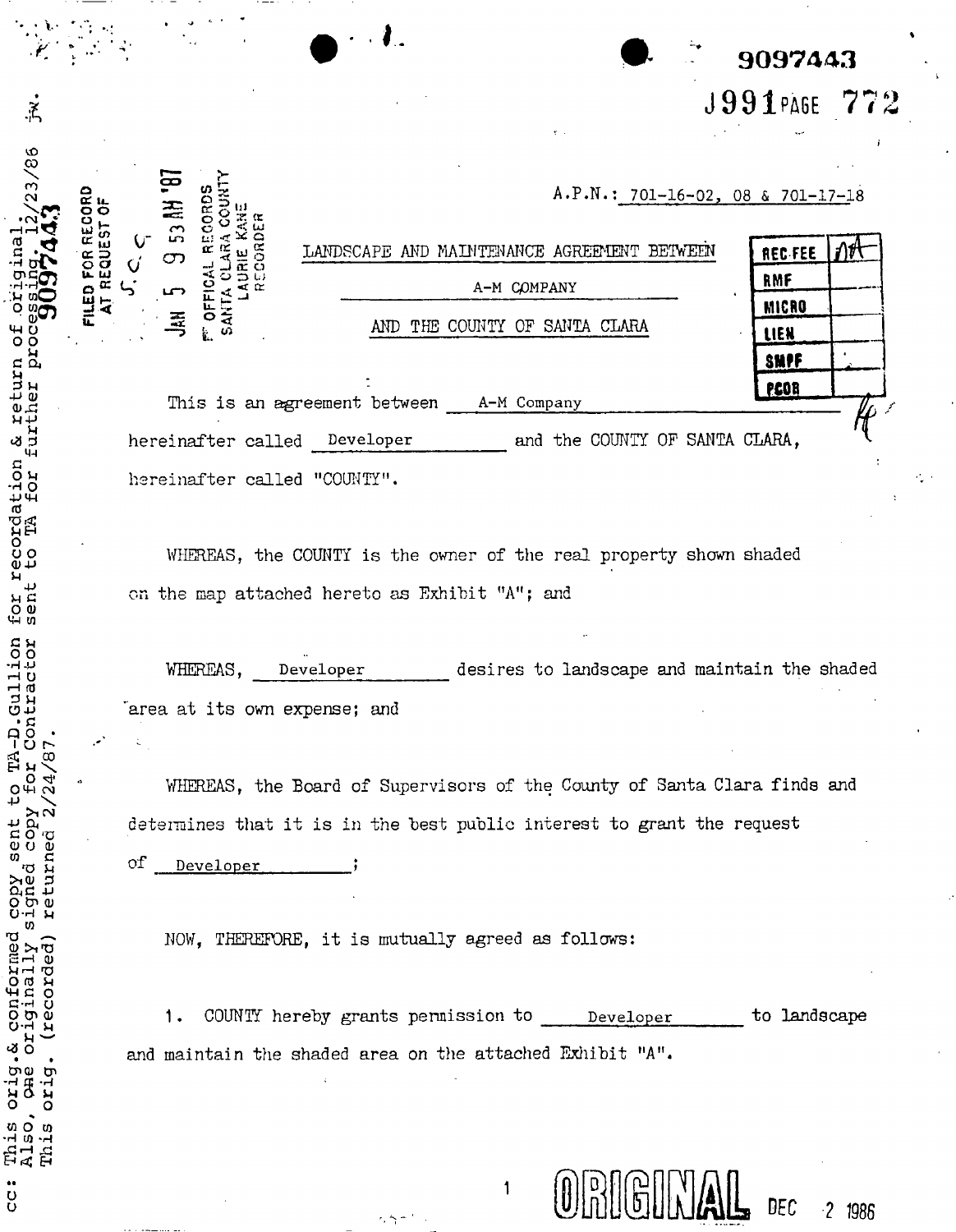## **# ' # J991PA6E - 77 3**

2. **Developer** shall assume the defense and agree to save harmless and indemnify COUNTY, its officers and employees from any liability for injury, death, loss, accident or damage to any persons or property arising out of the use of said shaded area for landscaping purposes.

3. **Developer** hereby agrees at its own expense to landscape and maintain the-shaded area, that said landscaping shall be kept trim and shall not interfere with sight clearance for traffic on adjacent roadways, and that said landscaping shall not, in the judgement of the Road Commissioner, become a public eyesore.

4. COUNTY reserves the right to rescind the permission granted herein upon the giving of a sixty (60) day written notice to. Developer

5- Any notices required to be sent under the terms of this agreement shall be addressed as follows:

|  | To COUNTY: Property Division<br>County of Santa Clara |
|--|-------------------------------------------------------|
|  | Transportation Agency                                 |
|  | 1570 Old Oakland Rd., Ste. 203                        |
|  | San Jose, CA 95131                                    |

| To: | Developer | A-M Company                 |
|-----|-----------|-----------------------------|
|     |           | 16795 Lark Avenue Suite 101 |
|     |           | Los Gatos, CA 95030         |

2

 $\overline{\mathcal{L}}$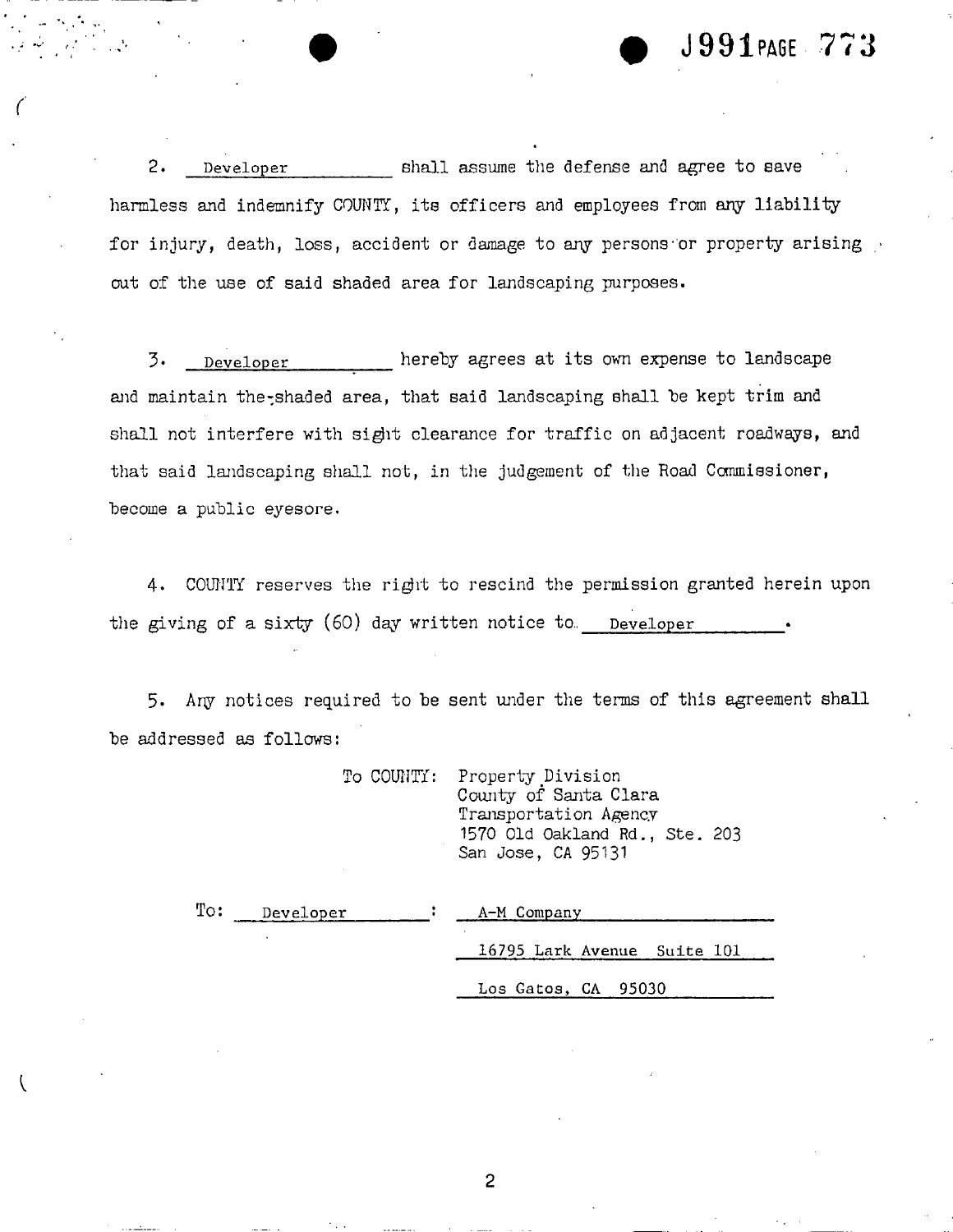# **J39I** PAG E **, 77 4**

| Page 3 - Landscape Agreement, A.P.N.: $701-16\sqrt{02}$ , 08 & $701\sqrt{14}$ |                            |
|-------------------------------------------------------------------------------|----------------------------|
|                                                                               | By:<br>Persident<br>Title: |

**THIS SPACE FOR NOTARY FORM** 

Executed this date: DEC 0 2 1986 COUNTY OF SANTA<sup>F</sup>CLARA  $By$ Chairperson, Board of Supervisors DONALD M. RAINS, Clerk<br>Board of Supervisors ATTEST: Susanne Wilson

APPROVED AS TO FORM AND LEGALITY:

 $\overline{\phantom{a}}$ 

Deputy County Counsel

WFYG01  $O$   $194\omega$  3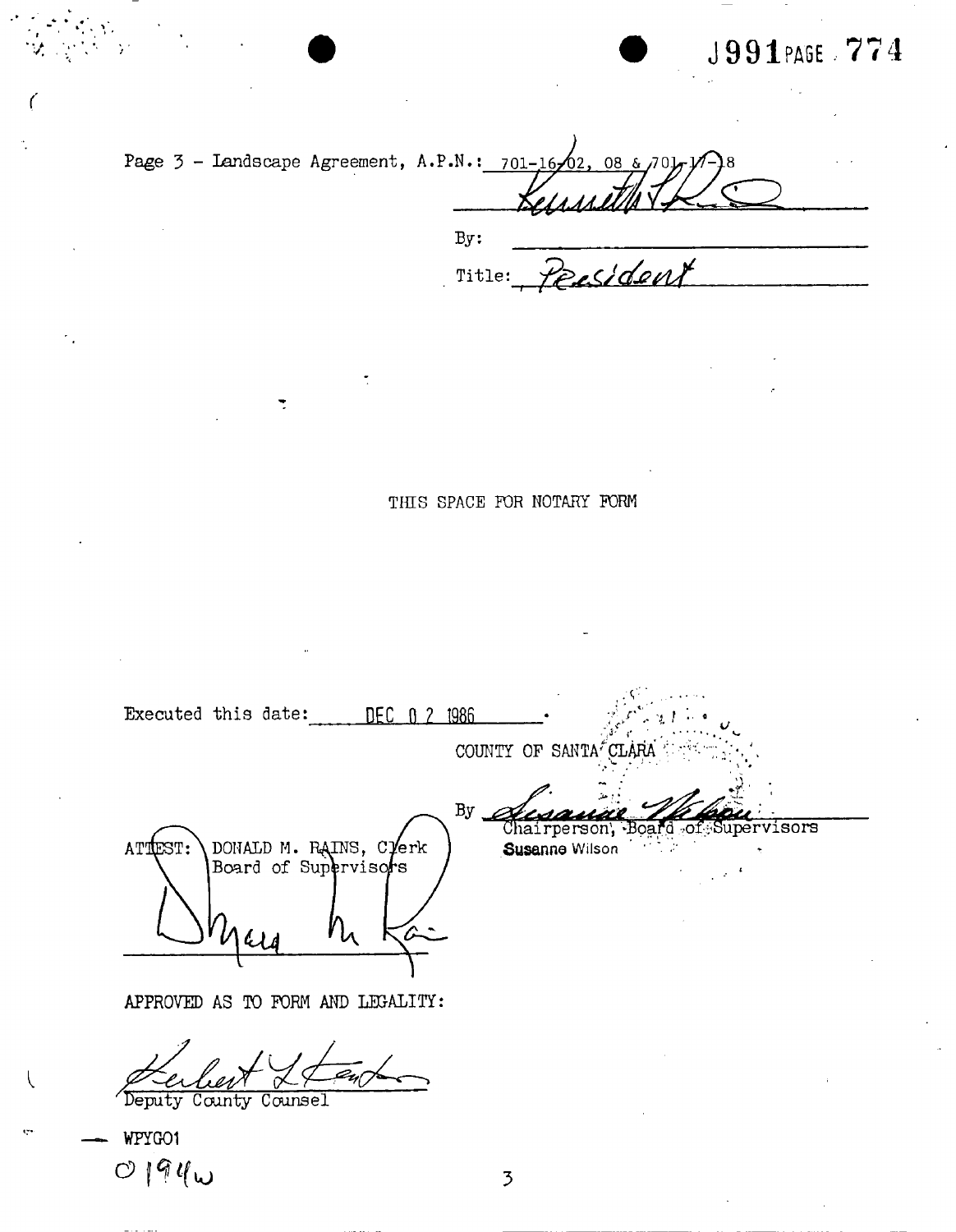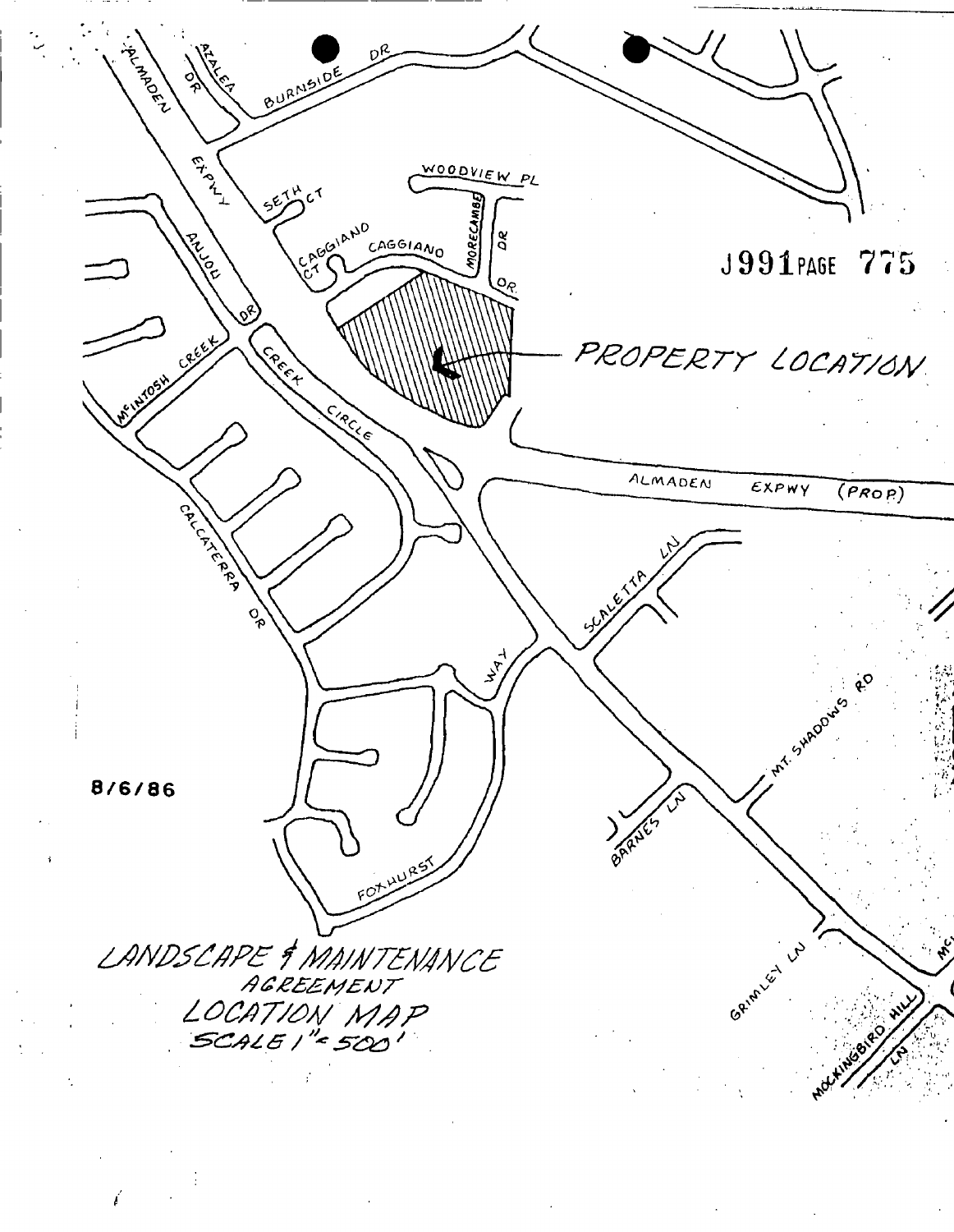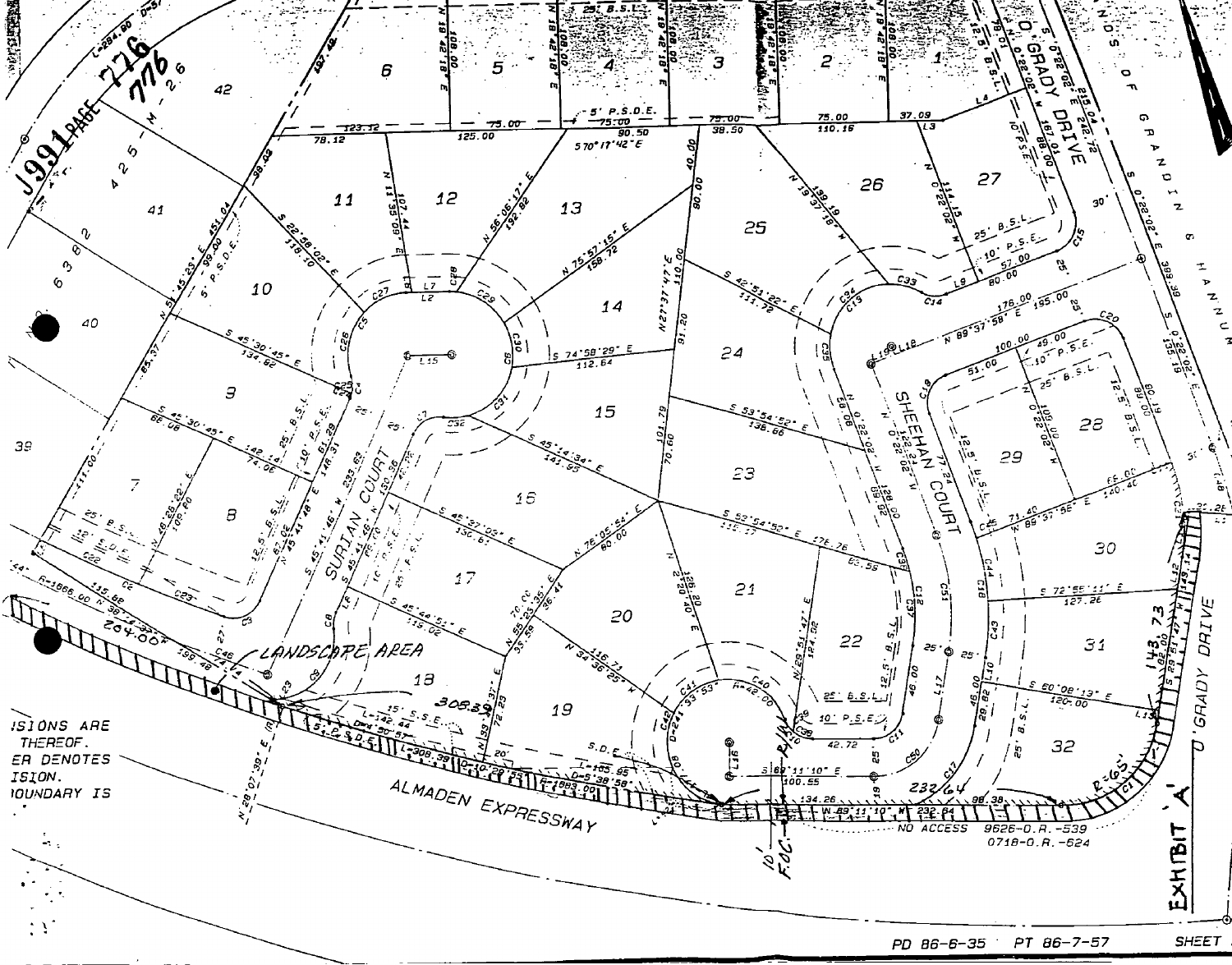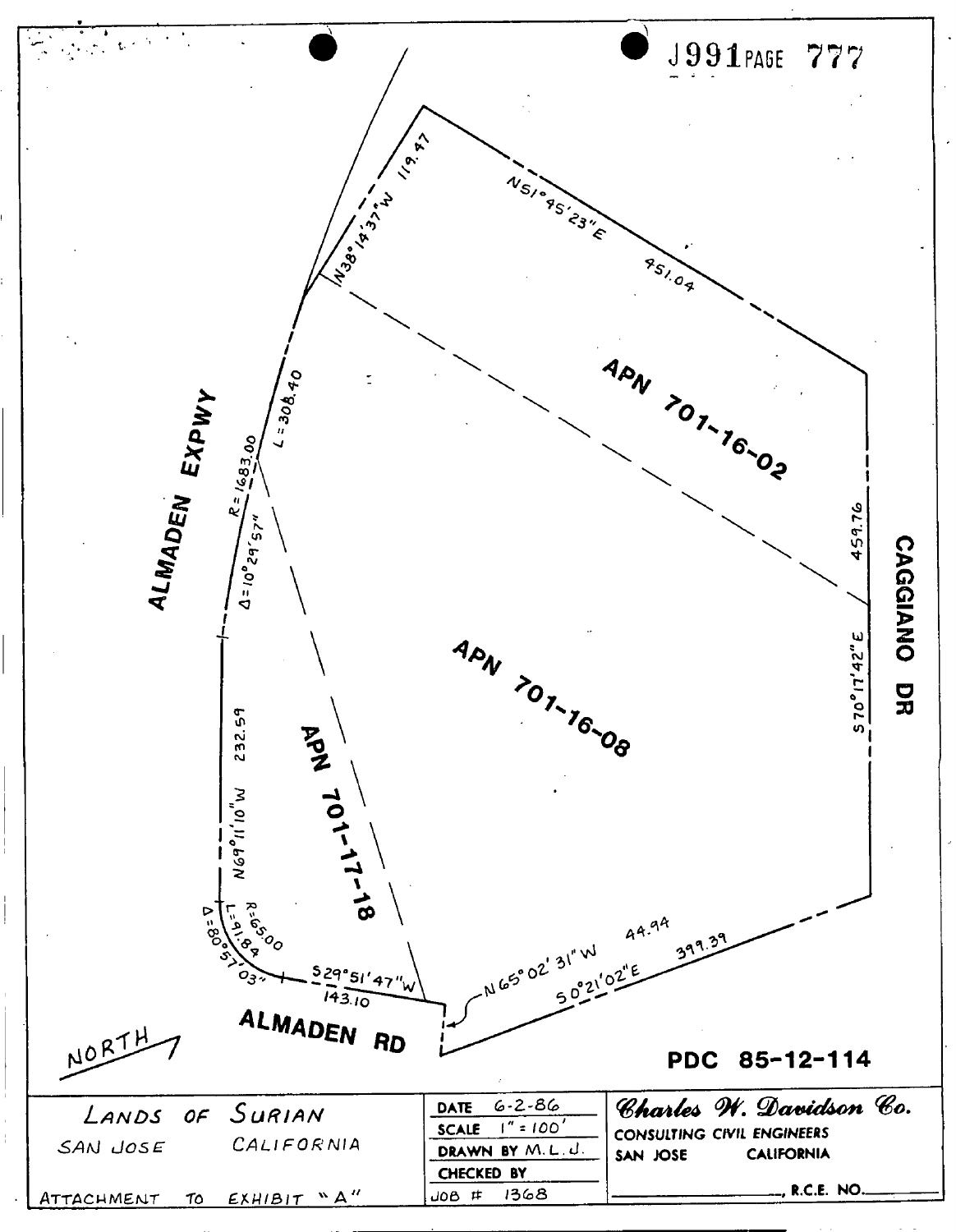| County of Santa Clara                               |                                                                                                                                                                                                         | <b>Transportation Agency</b><br>1555 Berger Drive<br>San Jose, California 95112 |
|-----------------------------------------------------|---------------------------------------------------------------------------------------------------------------------------------------------------------------------------------------------------------|---------------------------------------------------------------------------------|
| California                                          | TRANSMITTAL MEMORANDUM                                                                                                                                                                                  |                                                                                 |
| Prepared by D. Logan<br>Reviewed by S. Bruce        | Page $\frac{1}{2}$ of $\frac{2}{3}$                                                                                                                                                                     | S.D.2                                                                           |
| Submitted by J. Reading<br>APPROVED: DIRECTORT: 22. | DATE:                                                                                                                                                                                                   | October 31,1986                                                                 |
|                                                     |                                                                                                                                                                                                         |                                                                                 |
|                                                     | COUNTY BOARD OF SUPERVISORS: Agenda Date December 2, 1986 [Item No.                                                                                                                                     |                                                                                 |
|                                                     |                                                                                                                                                                                                         |                                                                                 |
| FROM:                                               |                                                                                                                                                                                                         |                                                                                 |
| RECOMMENDED ACTION:                                 | $\mathcal{E}\mathcal{F}_{\texttt{FIGONE}}$ , PROPERTY, TRANSPORTATION DEVELOPMENT<br>SUBJECT: LANDSCAPE AGREEMENT WITH A-M COMPANY ON ALMADEN EXPRESSWAY                                                |                                                                                 |
| Almaden Road.                                       | Authorize the chairperson to execute the agreement between A-M<br>Company and the County of Santa Clara for the installation and<br>maintenance of landscape improvements on Almaden Expressway and Old |                                                                                 |
| FISCAL IMPLICATIONS:                                |                                                                                                                                                                                                         |                                                                                 |
|                                                     | No expenditure of County funds is involved.                                                                                                                                                             |                                                                                 |

On a typical section of County expressway where access is restricted, the County is responsible for the installation of landscaping and maintenance of the landscaped areas. In some cases private companies located adjacent to these areas are allowed to landscape and maintain them with the approval of the County.

This landscape agreement, which is on the County's standard form, permits A-M Company to landscape and maintain the area shown on the Exhibit "A" attached to the agreement. A-M Company will assume liability for injury, death, loss, accident or damage to any persons or property arising out of the use of this area for landscaping purposes.

**DEC 2** 

<sup>®</sup> 1906 REV 5/84 An Eq⊥